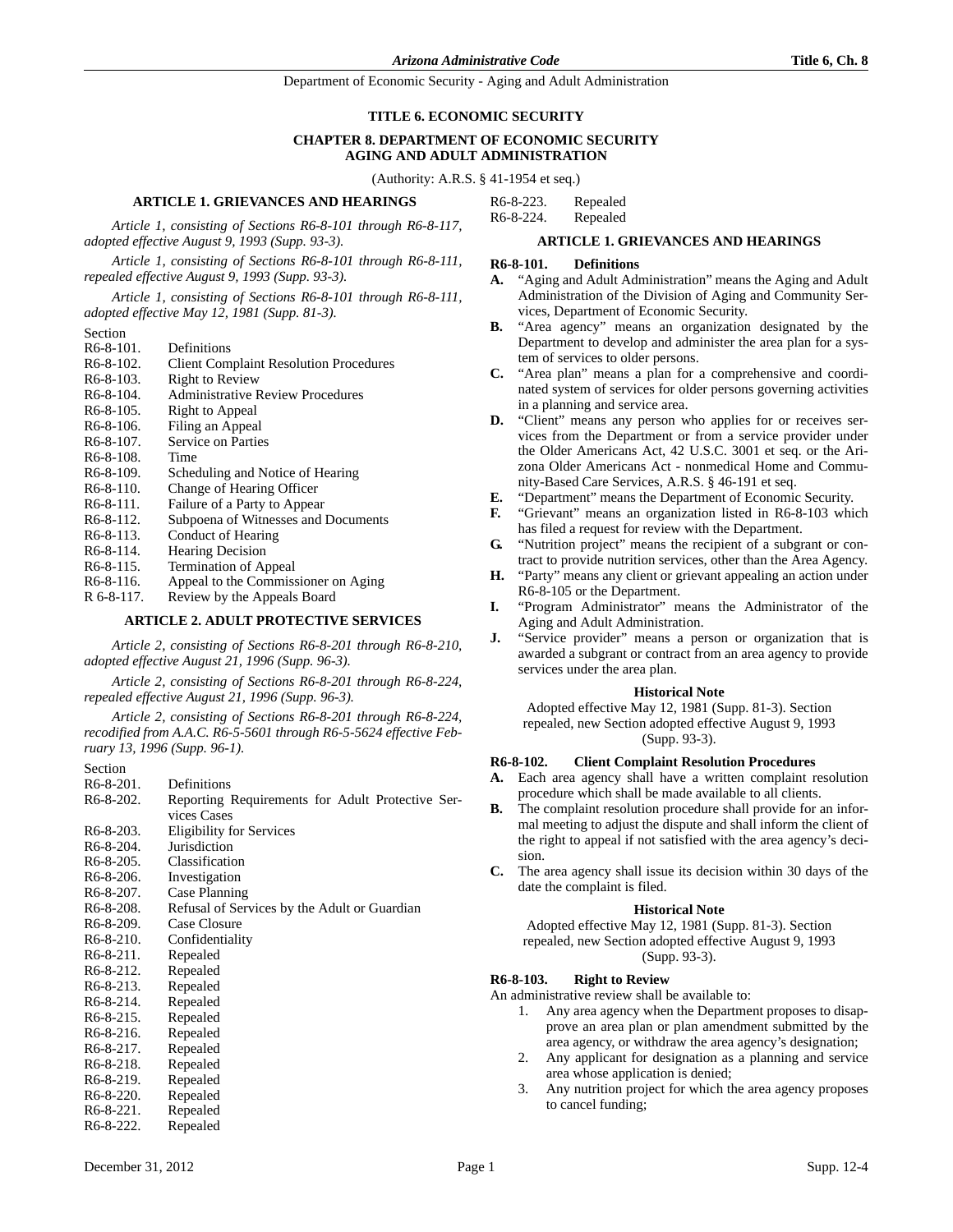4. Any service provider whose application to provide services under an area plan is denied or whose subgrant or contract is terminated or not renewed.

### **Historical Note**

Adopted effective May 12, 1981 (Supp. 81-3). Section repealed, new Section adopted effective August 9, 1993 (Supp. 93-3).

#### **R6-8-104. Administrative Review Procedures**

**A.** A request for administrative review must be filed in writing within 30 days of receipt of the notice of an adverse action. The request shall be signed by the grievant or an authorized representative of the grievant and directed to:

The Program Administrator Aging and Adult Administration Department of Economic Security P.O. Box 6123

Phoenix, Arizona 85005

- **B.** The Program Administrator or the Administrator's designee shall schedule an administrative review conference to meet with the grievant or a representative of the grievant. At the administrative review conference, the grievant or the grievant's representative may review pertinent evidence on which the action was based.
- **C.** The Program Administrator shall issue a final decision within 60 days of the filing of the request for administrative review.

#### **Historical Note**

Adopted effective May 12, 1981 (Supp. 81-3). Section repealed, new Section adopted effective August 9, 1993 (Supp. 93-3).

#### **R6-8-105. Right to Appeal**

- **A.** A client who is dissatisfied with the final decision issued by the area agency pursuant to R6-8-102 of this Article has the right to appeal that decision.
- **B.** A grievant who is dissatisfied with the final decision issued by the Program Administrator pursuant to R6-8-103 of this Article has the right to appeal that decision.

#### **Historical Note**

Adopted effective May 12, 1981 (Supp. 81-3). Section repealed, new Section adopted effective August 9, 1993 (Supp. 93-3).

#### **R6-8-106. Filing an Appeal**

- **A.** Any client or grievant filing an appeal under these rules shall file a written request for hearing with the Program Administrator within 15 days after the mailing date of the area agency or Program Administrator's decision.
- **B.** A document shall be considered received by and filed with the Department:
	- If transmitted via the United States Postal Service, on the date it is mailed. The mailing date shall be:
		- a. As shown by the postmark; or
		- b. As shown by the postage meter mark of the envelope in which it is received if there is no postmark; or
		- c. The date entered on the document as the date of its completion, if there is no postmark, or no postage meter mark, or if the mark is illegible.
	- 2. On the date it is received by the Department, if transmitted by any means other than the United States Postal Service.
	- 3. The submission of document not within the specified statutory or regulatory period shall be considered timely if it is established to the satisfaction of the Department that the delay in submission was due to Department error or

misinformation, or to delay by the United States Postal Service.

#### **Historical Note**

Adopted effective May 12, 1981 (Supp. 81-3). Section repealed, new Section adopted effective August 9, 1993 (Supp. 93-3).

### **R6-8-107. Service on Parties**

Any document mailed by the Department shall be considered as having been served on the addressee on the date it is mailed to the addressee's last known address. The date mailed shall be presumed to be the date of the document, unless otherwise indicated by the facts.

### **Historical Note**

Adopted effective May 12, 1981 (Supp. 81-3). Section repealed, new Section adopted effective August 9, 1993 (Supp. 93-3).

#### **R6-8-108. Time**

Any reference within this Article to "days" shall mean calendar days unless otherwise specified. In computing any period of time, the date of the act, event, or default from which the designated period of time begins to run shall not be included. The last day of the period so computed shall be counted, unless it is a Saturday, a Sunday, or a legal holiday, in which event the period runs until the end of the next day which is not a Saturday, a Sunday, or a legal holiday.

#### **Historical Note**

Adopted effective May 12, 1981 (Supp. 81-3). Section repealed, new Section adopted effective August 9, 1993 (Supp. 93-3).

#### **R6-8-109. Scheduling and Notice of Hearing**

- **A.** Hearings shall be held at those regularly established hearing locations most convenient to the parties or, at the discretion of the hearing officer, by telephone. The parties shall be given no less than 20 days' notice of hearing, except that the parties may waive the notice period or request a delay.
- **B.** The notice of hearing shall inform the parties of the date, time, and place of hearing, the name of the hearing officer, the issues involved, and the right to:
	- 1. Present the case in person or by telephone.
	- 2. Copy any documents to be used by the Department at the hearing at a reasonable time before the hearing.
	- 3. Request a change of hearing officer.
- **C.** If a party contacts the Office of Appeals promptly after receiving the notice of hearing and requests a postponement for good cause, the hearing officer shall grant a postponement for a reasonable period. Good cause exists when the circumstances causing the request are beyond the reasonable control of the requesting party and failure to grant the postponement would result in undue hardship to the requesting party.
- **D.** All scheduling is the responsibility of the Office of Appeals.

#### **Historical Note**

Adopted effective May 12, 1981 (Supp. 81-3). Section repealed, new Section adopted effective August 9, 1993 (Supp. 93-3).

# **R6-8-110. Change of Hearing Officer**

Not less than five days before the date set for the hearing, any party may file a written request for change of hearing officer and the matter shall immediately be transferred to another hearing officer. A hearing officer may be challenged for cause at any time before a decision becomes final. Except for good cause, not more than one change of hearing officer shall be granted to any one party.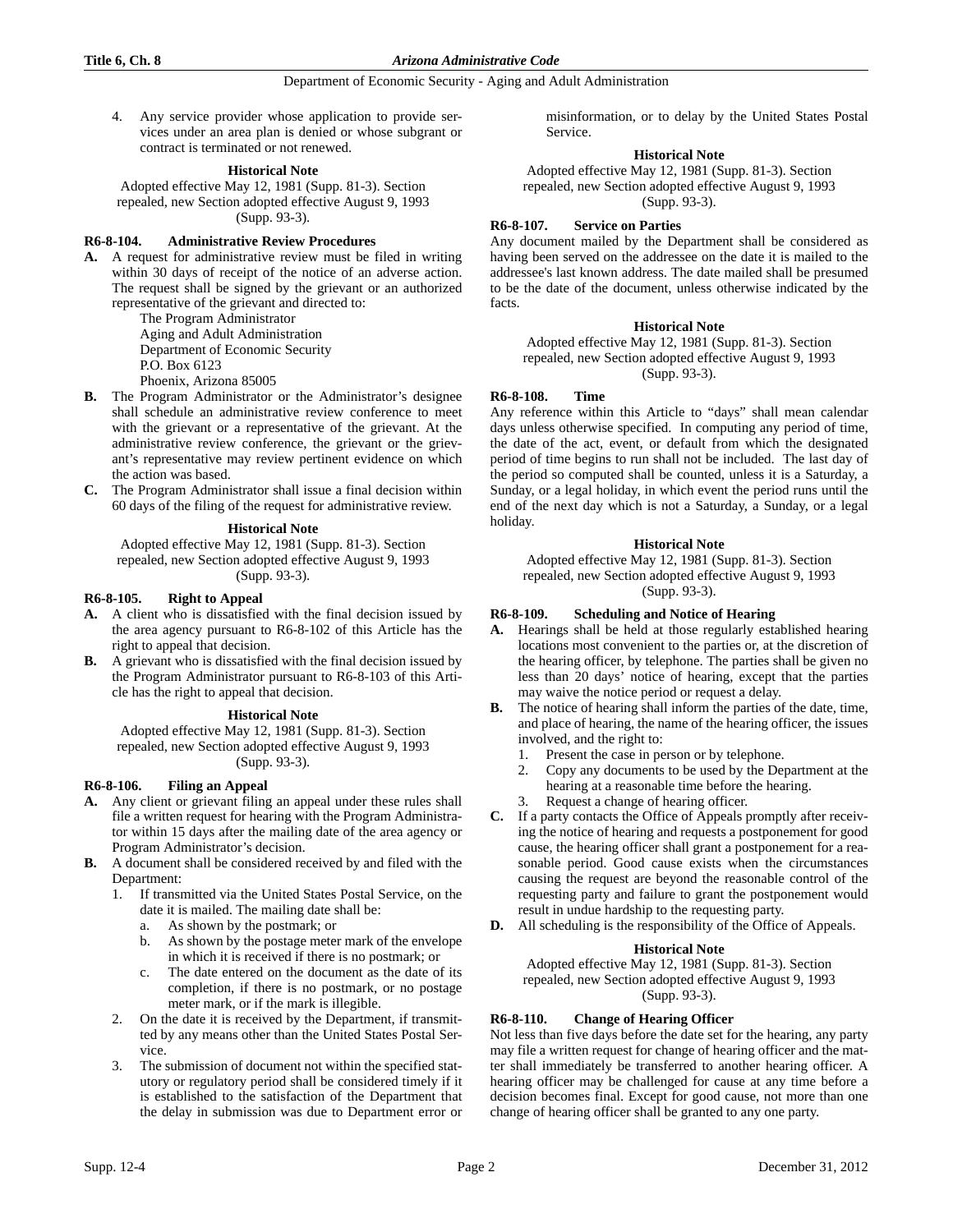### **Historical Note**

Adopted effective May 12, 1981 (Supp. 81-3). Section repealed, new Section adopted effective August 9, 1993 (Supp. 93-3).

### **R6-8-111. Failure of a Party to Appear**

- **A.** If there is no appearance on behalf of a party at a scheduled hearing, the hearing officer may adjourn the hearing to a later date or may make the decision on the record and on such evidence as may be presented at the scheduled hearing.
- **B.** If, within 15 days of the scheduled hearing, a party files a written request to reopen the proceedings and establishes good cause for failure to appear at the scheduled hearing, the hearing shall be rescheduled. Notice shall be given of the time, place, and the purpose of any continued, reopened, or rescheduled hearing to all parties. Good cause shall be established upon proof that both the failure to appear and failure to timely notify the hearing officer were beyond the reasonable control of the nonappearing party.

### **Historical Note**

Adopted effective May 12, 1981 (Supp. 81-3). Section repealed, new Section adopted effective August 9, 1993 (Supp. 93-3).

# **R6-8-112. Subpoena of Witnesses and Documents**

The hearing officer may subpoena any witnesses or documents requested by any party or upon the hearing officer's own motion.

- 1. The request shall be in writing and shall state the name and address of the witness and the nature of the expected testimony. The nature of the witness' testimony must be relevant to the issues of the hearing; otherwise the hearing officer may deny the request.
- 2. A request for subpoena of documents shall describe them in detail and provide the name and address of the custodian.
- 3. The request for the issuance of a subpoena shall be filed a minimum of five working days before the hearing.
- The Department shall prepare and serve all subpoenas. Service of the subpoena shall be accomplished by certified mail, return receipt requested.

### **Historical Note**

Adopted effective August 9, 1993 (Supp. 93-3).

## **R6-8-113. Conduct of Hearing**

- **A.** Hearings shall be conducted in an orderly and dignified manner. All hearings shall be open to the public, but the hearing officer conducting a hearing may close the hearing to other than parties to the extent necessary to protect the interests and rights of the parties.
- **B.** Hearings shall be opened, conducted, and closed by the hearing officer who shall rule on the admissibility of evidence and shall direct the order of proof. The hearing officer shall have the power to administer oaths and affirmations, take depositions, certify official acts, and issue subpoenas to compel the attendance of witnesses and the production of any documents deemed necessary as evidence in connection with a hearing.
- **C.** Evidence not related to the issue shall not be allowed to become a part of the record.
- **D.** The hearing officer may, on the hearing officer's own motion or at the request of a party, exclude witnesses from the hearing room.
- **E.** The parties may present evidence, cross-examine witnesses, and present arguments.
- **F.** The parties to an appeal, with the consent of the hearing officer, may stipulate to facts involved in writing or on the record.
- **G.** At the conclusion of the hearing, the parties shall be granted a reasonable opportunity to present argument on all issues of

fact and law to be decided. The hearing officer shall afford the parties an opportunity to present oral argument, or to file briefs, or both.

**H.** A full and complete record shall be kept of all proceedings in connection with an appeal. The record shall be open for inspection by the parties. A transcript of the proceedings need not be made unless it is required for further proceedings,

### **Historical Note**

Adopted effective August 9, 1993 (Supp. 93-3).

### **R6-8-114. Hearing Decision**

- **A.** A hearing decision shall be rendered exclusively on the evidence and testimony produced at the hearing, appropriate state and federal law, and Department rules governing the issue in dispute.
- **B.** The decision shall set forth the pertinent facts involved, the conclusions drawn from such facts, the sections of applicable law or rule, the decision, and the reasons therefor. A copy of the decision, together with an explanation of the appeal rights, shall be delivered or mailed to each party or designated representative not more than 60 days from the date of filing the request for hearing unless the delay was caused by the appellant, in which case the time limit for delivery is extended by the number of days attributable to the appellant.
- **C.** All decisions in favor of the appellant apply retroactively to the date of the action being appealed or to the date the hearing officer specifically finds appropriate.
- **D.** The decision of the hearing officer shall become the final decision of the Department 15 days after it is issued unless a written petition for review has been filed.

### **Historical Note**

Adopted effective August 9, 1993 (Supp. 93-3).

## **R6-8-115. Termination of Appeal**

An appeal may be terminated as follows:

- 1. By voluntary withdrawal if the appellant submits a signed letter or on the record at any time before the decision is issued.
- 2. By default when a party fails to appear at a scheduled hearing and fails to request a rescheduled hearing within 15 days. An appeal will not be considered abandoned if the party provides notification up to the time of the hearing that he is unable, due to good cause, to appear and that he still wishes a hearing, or that the matter be considered on the record.

### **Historical Note**

Adopted effective August 9, 1993 (Supp. 93-3).

### **R6-8-116. Appeal to the Commissioner on Aging**

- **A.** An appellant which has been denied designation as a planning and service area may appeal to the Commissioner on Aging, Department of Health and Human Services, within 30 days after the hearing officer's decision is mailed or otherwise delivered.
- **B.** The appeal shall be in writing, signed, and dated. It shall set forth the grounds for the request and may be filed personally or by mail to the Administrator, Aging and Adult Administration.

### **Historical Note**

Adopted effective August 9, 1993 (Supp. 93-3).

## **R6-8-117. Review by the Appeals Board**

**A.** In all cases not covered by R6-8-116 of this Article, a party may petition for review of an adverse hearing decision within 15 days after the decision is mailed or otherwise delivered to the appellant. The petition for review shall be in writing,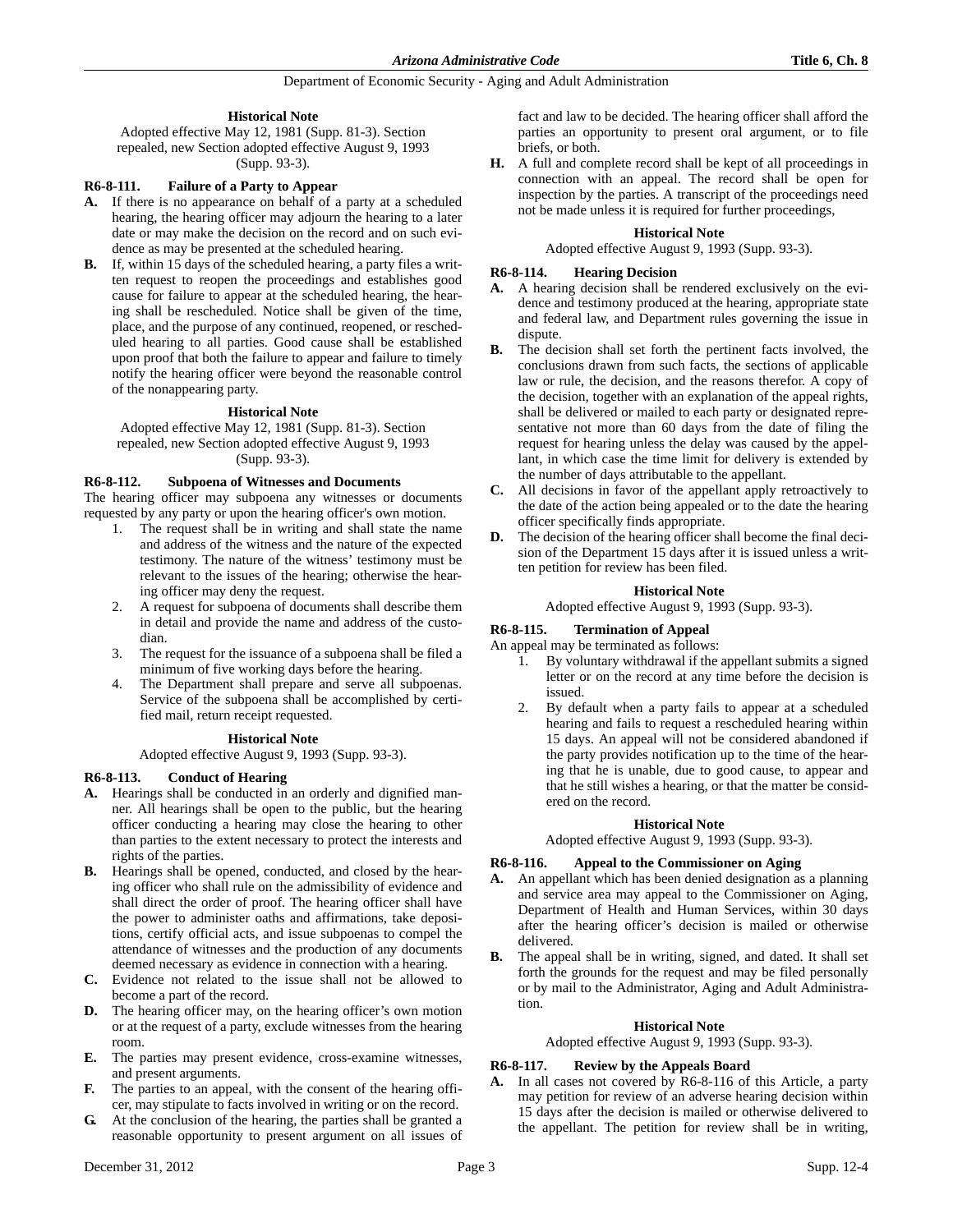signed, and dated. It shall state the grounds for the request and may be filed personally or by mail to the Aging and Adult Administration or the Office of Appeals.

- **B.** The Appeals Board may remove to itself any matter before a hearing officer before the issuance of a decision or, if a decision has been issued, before the decision has become final. Upon removal, the Appeals Board shall notify the parties of the removal.
- **C.** In any case of removal or review, the Appeals Board shall notify the Office of Appeals that it has accepted jurisdiction, and the Office of Appeals shall prepare a complete record of the case, including a transcript, which shall be provided to the parties upon request.
- **D.** A copy of the Appeals Board decision, together with a statement specifying the rights to further review, shall be distributed to each party.

### **Historical Note**

Adopted effective August 9, 1993 (Supp. 93-3).

### **ARTICLE 2. ADULT PROTECTIVE SERVICES**

### **R6-8-201. Definitions**

In addition to the definitions in A.R.S. § 46-451, the following definitions apply in this Article unless the context requires otherwise.

- 1. "Adult" means a person 18 years of age or older.
- 2. "Adult Protective Services" or "APS" means a program within the Department of Economic Security which provides protective services.
- 3. "Conservator" means a person who has been appointed by a court to manage the affairs of another, as prescribed in A.R.S. § 14-5401 et seq.
- 4*. "Danger to self" means:*
	- *a. Behavior which, as a result of a mental disorder, constitutes a danger of inflicting serious physical harm upon oneself, including attempted suicide or the serious threat thereof, if the threat is such that, when considered in the light of its context and in light of the individual's previous acts, it is substantially supportive of an expectation that the threat will be carried out; {or}*
	- *b. Behavior which, as a result of a mental disorder, will, without hospitalization, result in serious physical harm or serious illness to the person, except that this definition shall not include behavior which establishes only the condition of gravely disabled.* A.R.S. § 36-501(5).
- 5. "Department" means the Department of Economic Security.
- 6. *"Gravely disabled" means "a condition, evidenced by behavior in which a person, as a result of a mental disorder, is likely to come to serious physical harm, or serious illness because he is unable to provide for his basic physical needs."* A.R.S. § 36-501.
- 7. "Guardian" means a person who has been appointed by a court to manage the affairs of another, as prescribed in A.R.S. § 14-5301 et seq.
- 8. "Information and referral" means the provision of information or referral to help a person who contacts or is reported to the Department, but is not alleged to be abused, neglected, or exploited, to locate and obtain help with a problem.
- "Intake" means a duty performed by APS staff in receiving reports or providing information and referral.
- 10. "Jurisdiction" means the state of Arizona, exclusive of Native American Reservation land.
- 11. "Life-threatening situation" means a situation or circumstance that is likely to result in death if not corrected by medical or law enforcement intervention.
- 12. *"Mental disorder" means "a substantial disorder of a person's emotional processes, thought, cognition, or memory. Mental disorder is distinguished from:*
	- *a. Conditions which are primarily those of drug abuse, alcoholism, or mental retardation, unless, in addition to 1 or more of these conditions, the person has a mental disorder;*
	- *b. The declining mental abilities that directly accompany impending death; and*
	- *c. Character and personality disorders characterized by lifelong and deeply ingrained anti-social behavior patterns, including sexual behaviors which are abnormal and prohibited by statute unless the behavior results from a mental disorder".* A.R.S. § 36-501.
- 13. "Personally identifiable information" means any information that can indicate a person's identity including:
	- a. Name;
	- b. Address;
	- c. Telephone number;
	- d. Fax number;
	- e. Photograph;
	- f. Fingerprints;
	- g. Physical description;
	- h. Place, address, or telephone number of employment;
	- i. Social security number;
	- j. Tribal affiliation;
	- k. Tribal identification number;
	- l. Driver's license number;
	- m. Birthdate;
	- n. Medical information, history, and diagnosis; or
	- o. Any other information that would reasonably lead to the identification of a person.
- 14. *"Prepetition screening" means the* "*review of each application requesting court-ordered evaluation, including an investigation of facts alleged in such application, an interview with each applicant and an interview, if possible, with the proposed patient. The purpose of the interview with the proposed patient is to assess the problem, explain the application, and, when indicated, attempt to persuade the proposed patient to receive, on a voluntary basis, evaluation or other services".* A.R.S. § 36- 501(30).
- 15. *"Protected person" means "a minor or any other person for whom a conservator has been appointed or any other protective order has been made"*. A.R.S. § 14-5101(4).
- 16. "*Protective services" means* "*a program of identifiable and specialized social services that may offer social services appropriate to resolve problems of abuse, exploitation or neglect of an incapacitated or vulnerable adult".* A.R.S. § 46-451(A)(8).
- 17. "Record" means a collection of documents, including electronic documents, related to casework about a person reported to APS, or receiving APS services.
- 18. "Report" means a communication which alleges abuse, neglect, or exploitation of an incapacitated or vulnerable adult, or information regarding an adult who may be in need of protective services.
- 19. "Special visitation warrant" means an order of the Superior court that is issued as prescribed in A.R.S. § 14- 5310.01 and which permits an APS worker, accompanied by a peace officer, to visit the residence of an adult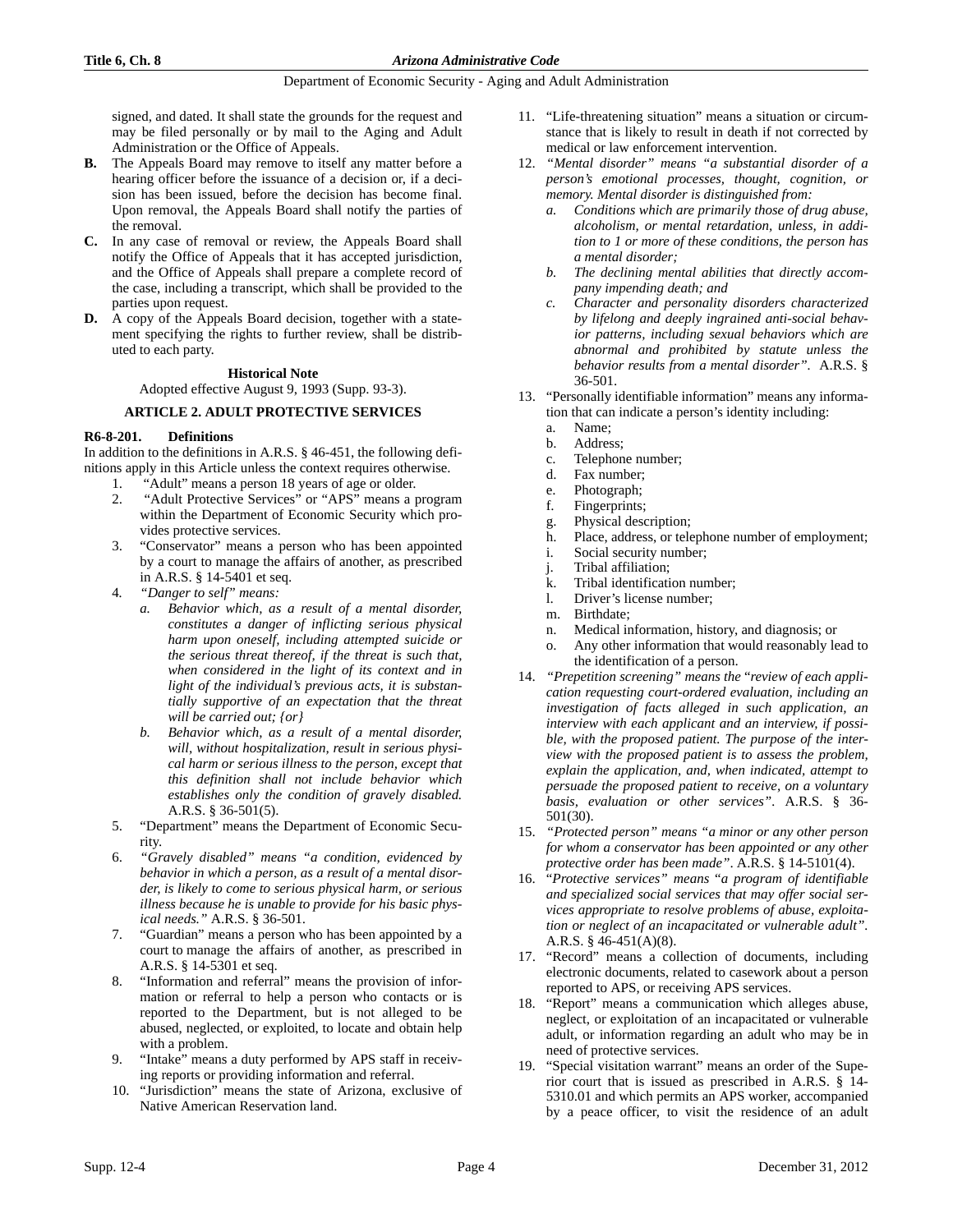believed to be incapacitated and abused, neglected, or exploited.

20. "Business day" means 8:00 a.m. to 5:00 p.m., Monday through Friday, excluding Arizona state holidays.

### **Historical Note**

R6-8-201 recodified from A.A.C. R6-5-5601 effective February 13, 1996 (Supp. 96-1). Former Section R6-8- 201 repealed, new Section R6-8-201 adopted effective August 21, 1996 (Supp. 96-3). Amended by final rulemaking at 18 A.A.R. 2716, effective December 2, 2012 (Supp. 12-4).

#### **R6-8-202. Reporting Requirements for Adult Protective Service Cases**

Upon receipt of a report, as prescribed in A.R.S. § 46-454, APS shall ask the reporting source to provide:

- 1. All information as prescribed in A.R.S. § 46-454(C); and,
- 2. As much information regarding the allegedly incapacitated, or vulnerable adult as is available to the source including:
	- a. The names and addresses of those involved and their roles;
	- b. The length of time the situation has been ongoing;
	- c. The client's functional level;
	- d. Whether other agencies are providing assistance and, if so, what type of assistance; and,
	- e. Any other information that may assist the APS worker in the investigation.

### **Historical Note**

 R6-8-202 recodified from A.A.C. R6-5-5602 effective February 13, 1996 (Supp. 96-1). Former Section R6-8- 202 repealed, new Section R6-8-202 adopted effective August 21, 1996 (Supp. 96-3).

### **R6-8-203. Eligibility for Services**

To be eligible for APS services, a person shall be:

- 1. Age 18 years or older;
- 2. Incapacitated or vulnerable;
- 3. The victim or alleged victim of abuse, neglect, or exploitation; and,
- 4. Within the jurisdiction.

### **Historical Note**

R6-8-203 recodified from A.A.C. R6-5-5603 effective February 13, 1996 (Supp. 96-1). Former Section R6-8- 203 repealed, new Section R6-8-203 adopted effective August 21, 1996 (Supp. 96-3).

## **R6-8-204. Jurisdiction**

- **A.** An APS worker shall not investigate reports of events that occurred in another state or foreign country.
- **B.** An APS worker shall investigate reports that occurred on an Indian reservation, upon written invitation by the tribal council.

### **Historical Note**

R6-8-204 recodified from A.A.C. R6-5-5604 effective February 13, 1996 (Supp. 96-1). Former Section R6-8- 204 repealed, new Section R6-8-204 adopted effective August 21, 1996 (Supp. 96-3). Amended by final rulemaking at 18 A.A.R. 2716, effective December 2, 2012 (Supp. 12-4).

## **R6-8-205. Classification**

At intake, an APS worker shall classify the incoming communication into one of the following two categories:

- 1. Information and referral, or
- 2. Report accepted for evaluation and investigation.

## **Historical Note**

R6-8-205 recodified from A.A.C. R6-5-5605 effective February 13, 1996 (Supp. 96-1). Former Section R6-8- 205 repealed, new Section R6-8-205 adopted effective August 21, 1996 (Supp. 96-3). Amended by final rulemaking at 18 A.A.R. 2716, effective December 2, 2012 (Supp. 12-4).

### **R6-8-206. Investigation**

Reports Accepted for Evaluation and Investigation:

- 1. In alleged life-threatening situations, the APS worker shall refer the reporting source or initiate contact with: a. Local law enforcement authorities,
	- b. Paramedics, or
	- An emergency medical team.
- 2. When an APS worker investigates a situation that may present a danger to the APS worker or client, the APS worker may ask law enforcement authorities to participate in the investigation either at the time of the report or upon arrival at the scene.
- 3. An APS worker shall visit a person who may be in need of adult protective services within the following established time-frames:
	- a. Priority 1. The APS worker shall initiate an assessment within one business day following a report of a qualifying problem with an imminent and substantial risk of life-threatening harm.
	- b. Priority 2. The APS worker shall initiate an assessment within two business days following a report of a qualifying problem with aggravating circumstances.
	- c. Priority 3. The APS worker shall initiate assessment within five business days following a report of a qualifying problem with mitigating or no aggravating circumstances.
- 4. The APS worker shall investigate, determine, and document in the record whether:
	- a. The allegations are proposed for substantiation,
	- b. The client needs services,
	- c. The client will accept services,
	- d. The client appears able to provide informed consent for the provision of services,
	- e. The Department needs to request an outside mental health assessment, or
	- f. The Department needs to file for a special visitation warrant.
- 5. To make the assessment described in subsection (A)(4), the APS worker shall consider all relevant circumstances regarding the client, which may include the following:
	- a. The client's appearance,
	- b. Identifying information,
	- c. Financial information,
	- d. Existing protective arrangements,
	- e. Physical status including any disabilities,
	- f. Medications,
	- g. Medical history,
	- h. Mental status,
	- i. Functional status,
	- j. Behavioral status,
	- k. Social environment,
	- l. Physical environment,
	- m. Nutrition,
	- n. Services provided by other resources,
	- o. The client's perception of the situation, and
	- p. The perception of the client's situation by:
		- i. Family,
		- ii. Neighbors,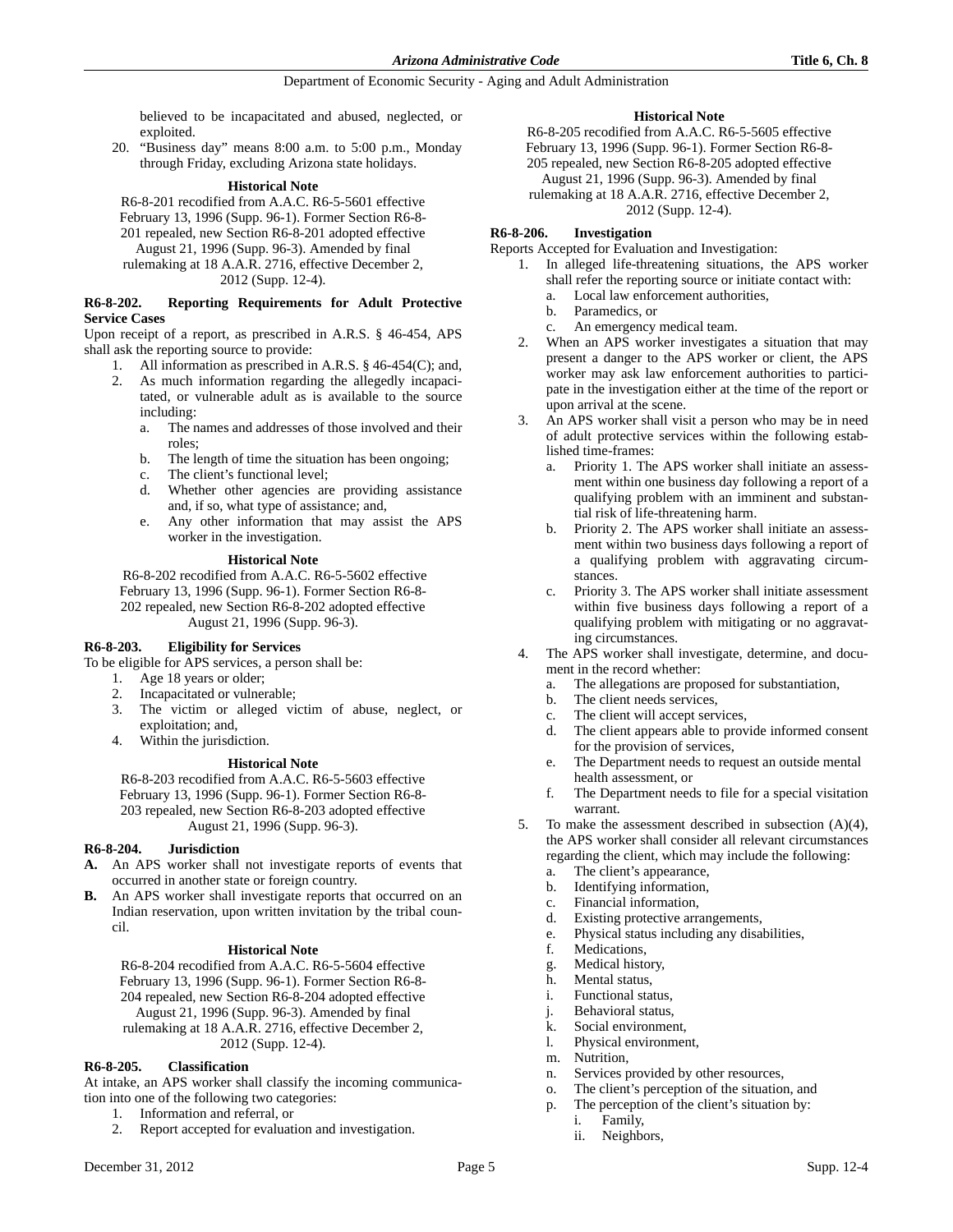- iii. Caregivers,
- iv. Friends, or
- v. Other concerned parties.

# **Historical Note**

R6-8-206 recodified from A.A.C. R6-5-5606 effective February 13, 1996 (Supp. 96-1). Former Section R6-8- 206 repealed, new Section R6-8-206 adopted effective August 21, 1996 (Supp. 96-3). Amended by final rulemaking at 18 A.A.R. 2716, effective December 2,

2012 (Supp. 12-4).

# **R6-8-207. Case Planning**

- **A.** The APS worker shall maintain a case plan for clients in need of protective services.
	- 1. The case plan shall contain:
		- a. Specific goals and objectives,
		- b. Outline of casework activities for achieving objectives, and
		- c. Time frames for achieving objectives.
- **B.** An APS worker shall:
	- 1. Involve the client in identifying and understanding the client's needs and planning of services to address those needs, unless the client's mental or physical condition prevents the client from participating in planning;
	- 2. Locate persons who can help the client achieve planned goals;
	- 3. Regularly assess the client's progress towards the goals;
	- 4. Revise goals to meet the changing needs of the client; and,
	- 5. Coordinate with other agencies to address the client's needs.

## **Historical Note**

R6-8-207 recodified from A.A.C. R6-5-5607 effective February 13, 1996 (Supp. 96-1). Former Section R6-8- 207 repealed, new Section R6-8-207 adopted effective August 21, 1996 (Supp. 96-3).

## **R6-8-208. Refusal of Services by the Adult or Guardian**

- **A.** An adult may refuse adult protective services.
- **B.** If an APS worker believes that a client in need of services is a danger to self or gravely disabled due to a mental disorder, as prescribed in A.R.S. § 36-501 or in need of a guardianship or conservatorship, the APS worker may obtain further assessment of the client's physical or mental health in order to take action to protect the client.
	- The action may include:
		- a. Seeking a special visitation warrant if the APS worker is denied access to a client,
		- b. Petitioning for appointment of a conservator or guardian, or
		- c. Applying for prepetition screening.
- **C.** A guardian may refuse services on behalf of a protected person.
- **D.** If an APS worker finds that a guardian is not acting in the best interest of a protected person, the APS worker may petition the court to review the guardianship. The petition shall include the specific reasons that the APS worker believes that the guardian is not acting in the best interest of the ward.

## **Historical Note**

R6-8-208 recodified from A.A.C. R6-5-5608 effective February 13, 1996 (Supp. 96-1). Former Section R6-8- 208 repealed, new Section R6-8-208 adopted effective August 21, 1996 (Supp. 96-3).

## **R6-8-209. Case Closure**

APS may close a case when:

- 1. Allegations of abuse, neglect, or exploitation are not substantiated;
- 2. The abuse, neglect, or exploitation is resolved by the provision of services or other methods;
- 3. The client's capacity is not in question, and the client is refusing APS involvement or is not accepting viable remedies for prevention of risk;
- 4. The client is admitted to care in a state institution or other care facility;
- 5. The client has moved outside the jurisdiction;
- 6. The client dies;
- 7. Contact with the client is lost and 3 attempts to reestablish contact have failed; or,
- 8. Guardianship or conservatorship is obtained.

## **Historical Note**

R6-8-209 recodified from A.A.C. R6-5-5609 effective February 13, 1996 (Supp. 96-1). Former Section R6-8- 209 repealed, new Section R6-8-209 adopted effective August 21, 1996 (Supp. 96-3).

## **R6-8-210. Confidentiality**

- **A.** All personally identifiable information is confidential as prescribed in A.R.S. § 41-1959. A person who is entitled to obtain information pursuant to A.R.S. § 41-1959(C) and who wishes to obtain information shall comply with the requirements of this Section.
- **B.** The person shall send a written request to the Custodian of Records at the Department of Economic Security, Division of Aging and Adult Services, Adult Protective Services, Central Office, 1789 W. Jefferson, Site code 950A, Phoenix, Arizona 85007. The request shall include the following information:
	- 1. The name, address, and telephone number of the person, organization, or entity requesting information;
	- 2. If the request is on behalf of an organization or entity, the name and title of the person signing the request;
	- 3. The purpose for which the information is sought;
	- 4. The Section of A.R.S. § 41-1959(C) authorizing the person to obtain the information;
	- 5. The name of the client who is the subject of the APS report, with as much of the following information as the requester can provide:
		- a. Other possible spellings, names, or aliases of the client;
		- b. The approximate date of the APS report; and,
		- c. Any other data that the requester believes will be likely to assist the Department in identifying the information requested.
- **C.** Upon receipt of a request for information, the Department shall determine if the request is complete. If the request is not complete, the Department shall contact the requester for the missing information.
- **D.** The receipt date is the day that the receiving office designated on the request actually receives the complete request, as prescribed in subsection (B).
- **E.** The Department shall respond to the requester within 15 business days.
- **F.** The person releasing the information shall document in the case record:
	- 1. The name of the person to whom the information was released,
	- 2. The date and method of release, and
	- 3. A description of the information released.

## **Historical Note**

R6-8-210 recodified from A.A.C. R6-5-5610 effective February 13, 1996 (Supp. 96-1). Former Section R6-8- 210 repealed, new Section R6-8-210 adopted effective